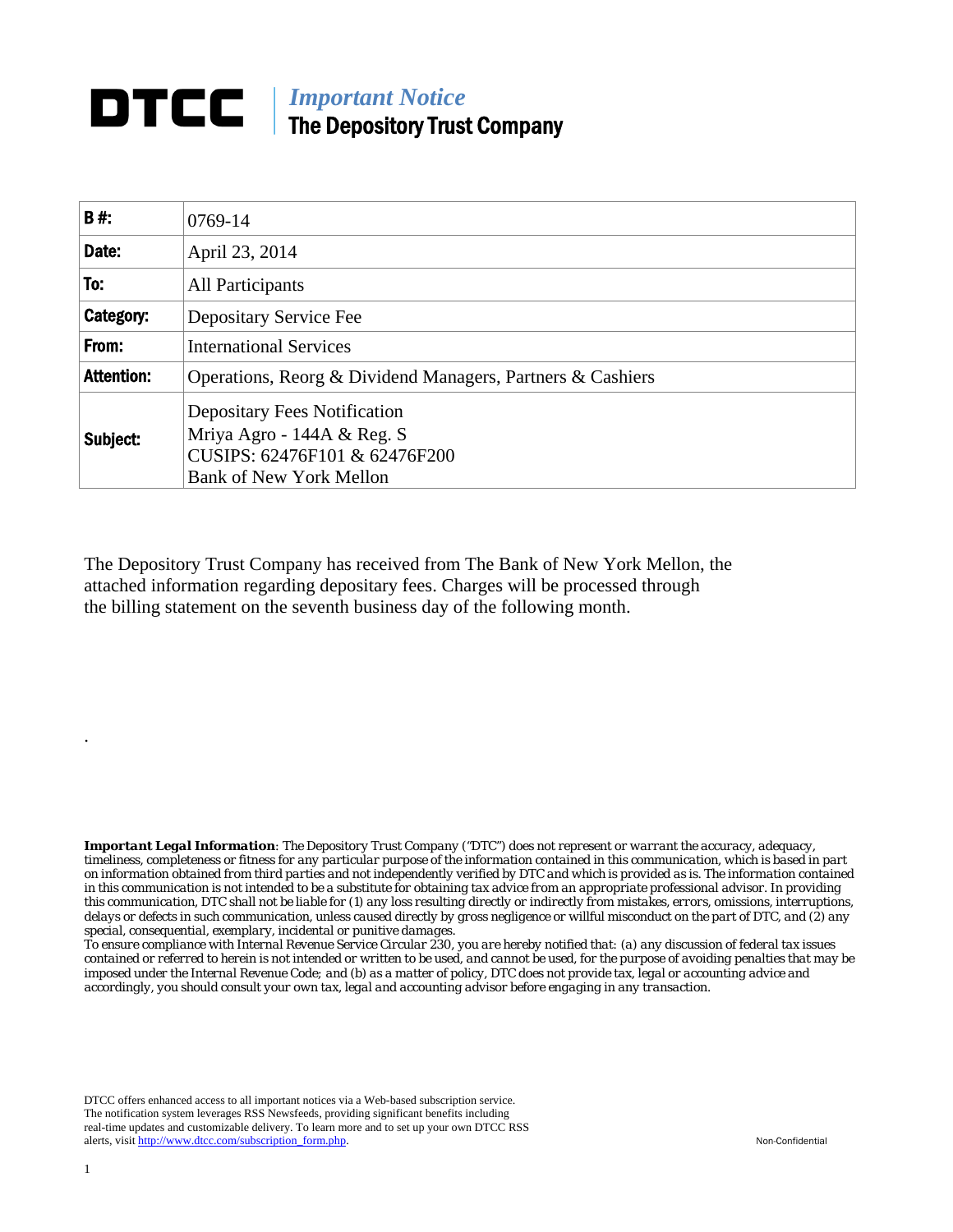

April 22, 2014

 The Bank of New York Mellon(the "Depositary") hereby represents and warrants to DTC, Euroclear, and Clearstream that it may collect and receive, pursuant to the terms and conditions of the Deposit Agreement (the "Agreement"), dated as of Sep 02, 2010 between Mriya Agro Holding and the Depositary, a service fee per ADR share in accordance with the table below (the "Representation"):

| Depositary:            | <b>BNYM</b>       |
|------------------------|-------------------|
| DTC#:                  | 2504              |
| <b>Security Name:</b>  | Mriya Agro - 144A |
| <b>CUSIP:</b>          | 62476F101         |
| <b>Security Type:</b>  | DR                |
| Fee:                   | \$0.03            |
| <b>Record Date:</b>    | Jun 06, 2014      |
| <b>Billing Period:</b> | June              |
|                        |                   |

The Depositary hereby instructs DTC, Euroclear, and Clearstream to collect and pass-through such fees to the Depositary (the "Instruction").

Depositary hereby agrees to indemnify and hold harmless DTC, Euroclear, and Clearstream and their respective officers, directors, employees and agents (the "Indemnitees") from and against any and all Losses  $\frac{1}{1}$  and/or Legal Actions<sup>2</sup> resulting from or arising out the Representation and/or the Instruction, provided, however that such indemnity shall not extend to any Losses or Legal Actions resulting from or arising out of the negligence, willful default or fraud of DTC, Euroclear, and Clearstream (or any of their respective officers, directors, agents or employees).

Thank You,

The Bank of New York Mellon

<sup>1</sup> "Losses" means and includes all losses, liabilities, damages, judgments, payments, costs and expenses (including without limitation any reasonable costs of investigation and reasonable legal fees and expenses incurred).

<sup>2</sup> "Legal Action" means and includes any claim, counterclaim, demand, action, suit, counterclaim, arbitration, inquiry, proceeding or investigation before any federal, state or foreign court or other tribunal, or any investigative or regulatory agency or SRO.

BNY Mellon collects fees from DR holders pursuant to the terms and conditions of the DRs and the deposit agreement under which they are issued. From time to time, BNY Mellon may make payments to the issuer to reimburse and / or share revenue from the fees collected from DR holders, or waive fees and expenses to the issuer for services provided, generally relating to costs and expenses arising out of establishment and maintenance of the DR program. BNY Mellon may also transact with affiliated brokers and dealers.